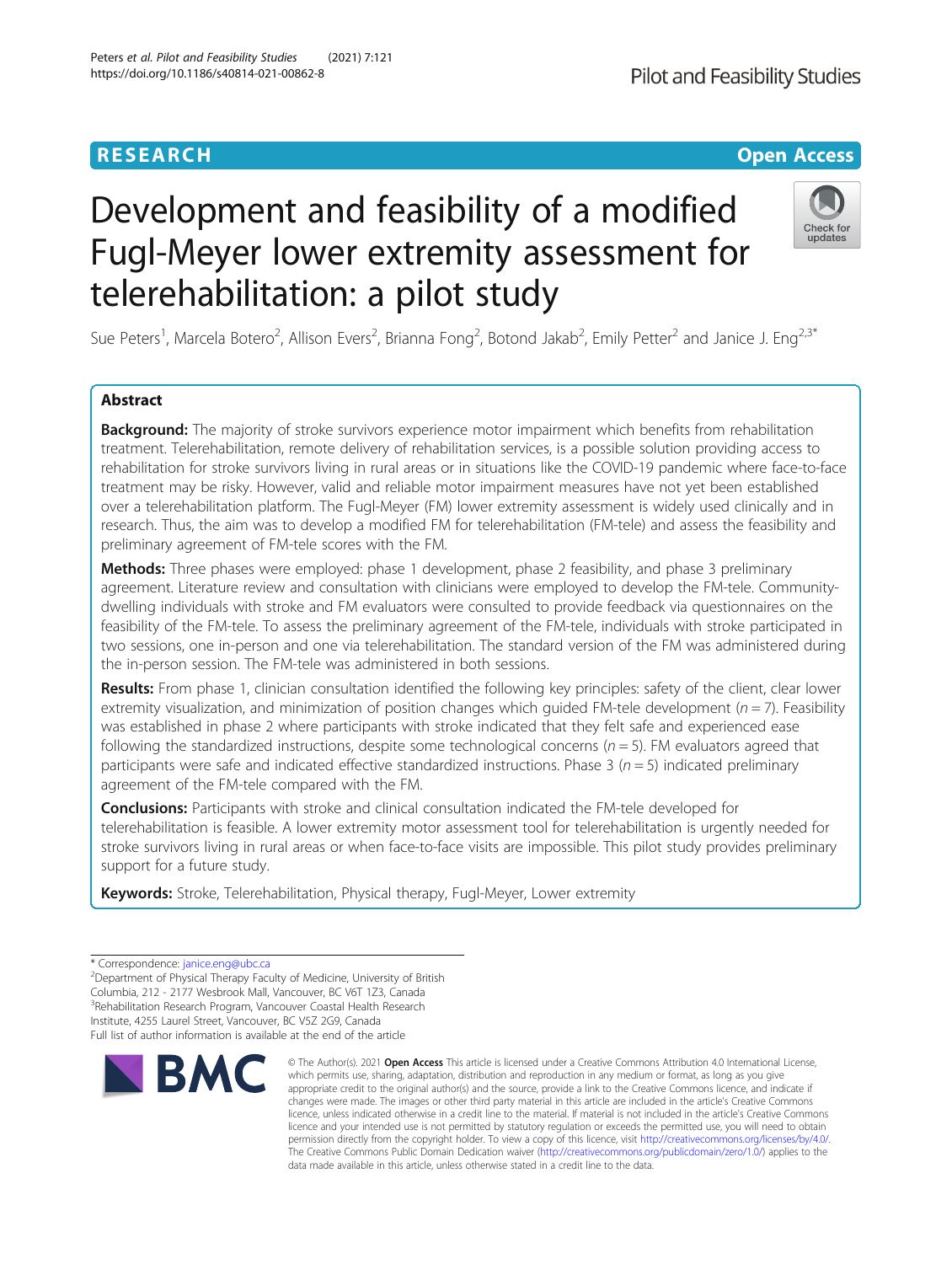#### Key messages regarding feasibility

- What uncertainties existed regarding the feasibility? Using the standard Fugl-Meyer (FM) in telerehabilitation is in question as the current scale requires a therapist to apply manual resistance, test reflexes, and for stroke survivors to attain supine, sitting, and standing positions; transitions between positions increase fall risk and may reduce visualization of the lower extremities in telerehabilitation.
- What are the key feasibility findings? A modified version of the lower extremity portion of the FM (FM-tele) was created with the specific needs of telerehabilitation in mind. Through clinician consultation, key principles of safety, clear visualization of the lower extremities, and minimizing position changes guided the development of the FM-tele. Questionnaires indicated participants felt safe and experienced ease with following the standardized instructions, despite some technological concerns. Assessors agreed that participants were safe and indicated the standardized instructions were effective in guiding the participant throughout the session, with some need to adjust equipment setup to better visualize the participant's lower extremity for some items. Preliminary agreement was found. Key feasibility findings include that the FM-tele we developed produces similar scores to the FM, even though the modified version only uses a sitting position, eliminated the reflex items, and used a resistance band instead of therapist-applied resistance.
- What are the implications of the feasibility findings for the design of the main study? The results of this feasibility study improve the design for the future study with participants using (1) their own towel vs. resistance band for one of the FM-tele items and (2) their own device and video-based platform with which they are familiar and meets Health Insurance Portability and Accountability Act (HIPPA) requirements to reduce technological barriers.

#### Background

Stroke is a major cause of disability [\[1](#page-8-0)]. Nearly 85% of stroke survivors cope with long-term motor impairments that hinder daily function and decrease quality of life [\[2](#page-8-0), [3\]](#page-8-0). These motor impairments benefit from rehabilitation which can be provided through telerehabilitation, the remote delivery of rehabilitation services. Many stroke survivors live rurally with reduced access to health services such as physical therapists  $[4]$  $[4]$ . Telerehabilitation is a possible solution to provide access to rehabilitation to stroke survivors living in rural areas or in situations like the COVID-19 pandemic where face-to-face treatment

may be risky. Thus far, telerehabilitation for upper limb motor function following stroke is effective in assessments [[5](#page-8-0), [6](#page-8-0)] and treatments [[6](#page-8-0)–[8](#page-8-0)]; however, stroke survivors' top priority is to regain community levels of mobility, which requires improvement in lower extremity function [\[9](#page-8-0)]. No lower limb stroke motor assessments have been developed to be delivered over telerehabilitation.

The Fugl-Meyer (FM) assessment is widely used in clinical and research initiatives, and it was the singlerecommended assessment for measuring motor impairment from an international consensus on stroke outcome measures [\[10](#page-8-0)]. It is valid and reliable for measuring motor impairment after stroke [[11](#page-8-0)]. Currently, no studies use telerehabilitation for lower extremity motor assessments after stroke, which could be partially attributed to the potential fall risk associated with performing a lower extremity assessment over telerehabilitation. The current lower extremity portion of the FM requires the patient to attain multiple positions: supine, sitting, and standing which could be challenging to safely instruct and capture over a webcam. Additionally, the scale requires a therapist to apply manual resistance and to test reflexes. Thus, the aim of this pilot feasibility study was (1) to develop a modified version of the FM suitable for telerehabilitation (FM-tele), (2) examine its feasibility to assess lower extremity motor impairment of stroke survivors, and (3) determine preliminary agreement between the FM-tele and FM.

#### Methods

To develop and then test a FM-tele scale, a three-phase process was used: (1) development, (2) feasibility, and (3) preliminary agreement between FM-tele and the FM. Informed and written consent was obtained through the University of British Columbia Clinical Research Ethics Board (H19-02780) by each participant according to the Declaration of Helsinki prior to beginning data collection.

#### Phase 1: Development

Literature review and consultation with clinicians were employed to develop the FM-tele and questionnaires for phase 2. The 7 team members had expertise in physical therapy and stroke rehabilitation (years of experience: 1 physical therapist  $(PT) > 20$  years, 1 PT  $> 10$  years, 5 PT students <2 years). Consultation sessions with clinicians centered on generating key principles to guide development of the new scale for telerehabilitation, and evaluating each item of the FM for criteria that the FM-tele would need to include.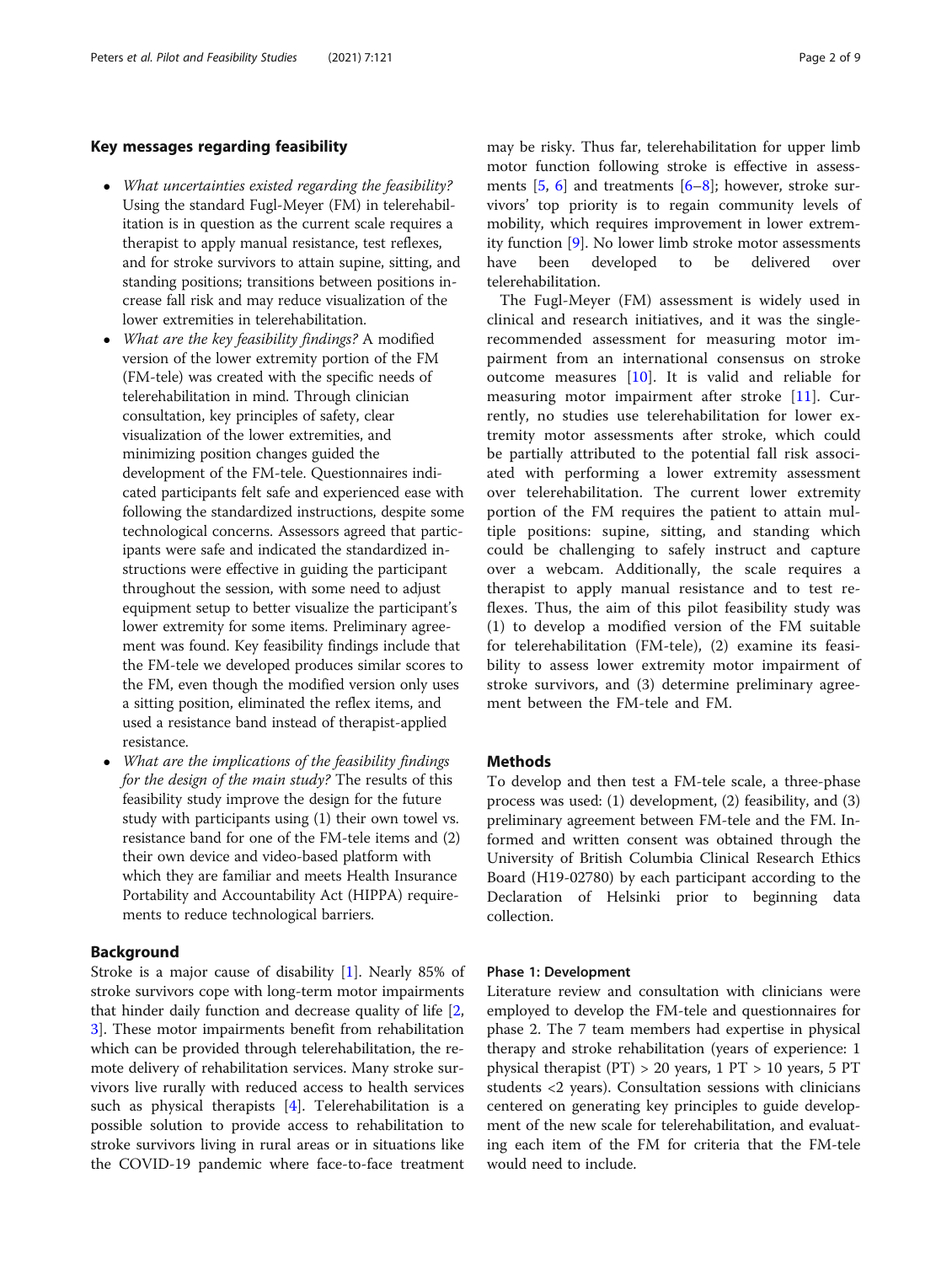#### FM-tele refinement

Information from the literature supplemented the consultation sessions to further refine the FM-tele (Additional file [1](#page-8-0)). Feedback sessions with the clinicians were conducted to refine the scale and ensure similar content relevance to the FM, standardized instruction clarity, and scoring clarity.

#### Phase 2: Feasibility

Questionnaires for both assessors and individuals with stroke were developed alongside the FM-tele during the consultation sessions. To develop the questionnaires, clinical consultation sessions were employed which involved the same 7 team members with expertise in physical therapy and stroke rehabilitation (years of experience: 1 PT > 20 years, 1 PT > 10 years, 5 PT students <2 years). Based on the literature review and Telerehabilitation Best Practice Guideline recommendations by Blacquiere et al. (2017) and clinical consultation sessions, the questionnaires were developed iteratively alongside the FM-tele to ensure the items assessed the feasibility of the (1) real-time two-way videoconferencing platform and (2) whether the videoconferencing tool was easy to use and simple to operate [[12\]](#page-8-0). The iterative process was considered complete when all clinicians were in agreement. The aim of the questionnaires was to gather overarching information regarding feasibility. Open-ended and Likert scale questions enquired about the effectiveness of the standardized instructions, benefits, and drawbacks of the FM-tele. The Participant Questionnaire consisted of 6 open-ended questions and 5 Likert scale questions, anchored as follows: 1 (completely disagree) to 5 (completely agree) (Additional file [2](#page-8-0)). The Assessor Questionnaire had 6 open-ended questions and 6 Likert scale questions, anchored as above (Additional file [3\)](#page-8-0).

### Phase 3: Proportional agreement between items on the FM and FM-tele

#### Pilot study design

This study employed a test-retest design conducted at the GF Strong Rehabilitation Centre (Vancouver, Canada) and in participants' homes via telerehabilitation. The first session involved the administration of the FMtele and FM in person. Completing the two measures within the same session ensured data collection took place in the same environment and time of day to control for potential confounding factors. The second session, approximately 1 week later, administered the FMtele in the participants' home with telerehabilitation using eHAB (version 2.0.19, Neorehab, Queensland, Australia), a software designed for telerehabilitation. The one week delay was deemed sufficient time between sessions to minimize any real changes for the participant and adequate time so the assessors did not remember scores. Both sessions were conducted by the same assessor. All assessors were trained with training videos and in person training with an experienced research PT who is also a clinical instructor in a credentialing PT program.

#### Inclusion and exclusion criteria

To be eligible, participants were over 19 years old,  $> 6$ months post-stroke, fluent in English, and able to communicate verbally. Participants were able to independently sit for 1 h. Participants with previous experience with telerehabilitation were excluded from this study.

#### **Equipment**

Equipment included an iPad (6th generation, software version 13.2, Apple Canada Inc., Toronto, Canada), iPad stand (model number STAN55232, Stouch), iPad charger, clip-on fisheye lens (model number B013W5QCI8, CamKix), red Theraband, and a setup handout. The clip-on fisheye lens served to widen the visual field captured by the camera lens, to fully visualize the participant. The setup handout provided a step-by-step outline of the home setup and sign in process for the online software.

#### In-person session

During the in-person session, both the FM and FM-tele were conducted by the same assessor. Participants were given a box with equipment and instructions required for the home session.

#### Telerehabilitation session

Telerehabilitation sessions were conducted online at participants' respective homes and lasted approximately 1 h. Assessors communicated with participants online via eHAB [\[13,](#page-8-0) [14](#page-8-0)]. Participants followed the login instructions in a handout. If complications arose with setting up the iPad or accessing eHAB, participants were instructed to call the researchers at GF Strong Rehabilitation Centre for assistance. During the telerehabilitation session, only the FM-tele was conducted.

#### Analysis

The number of participant scores with agreement was summed for each item of the FM and FM-tele and reported in Table [1](#page-3-0).

#### Results

#### Phase 1: Development

After a non-exhaustive literature search, no validated lower extremity measure of motor impairment specific for telerehabilitation was found. According to Kwakkel et al. (2017), an international consensus on stroke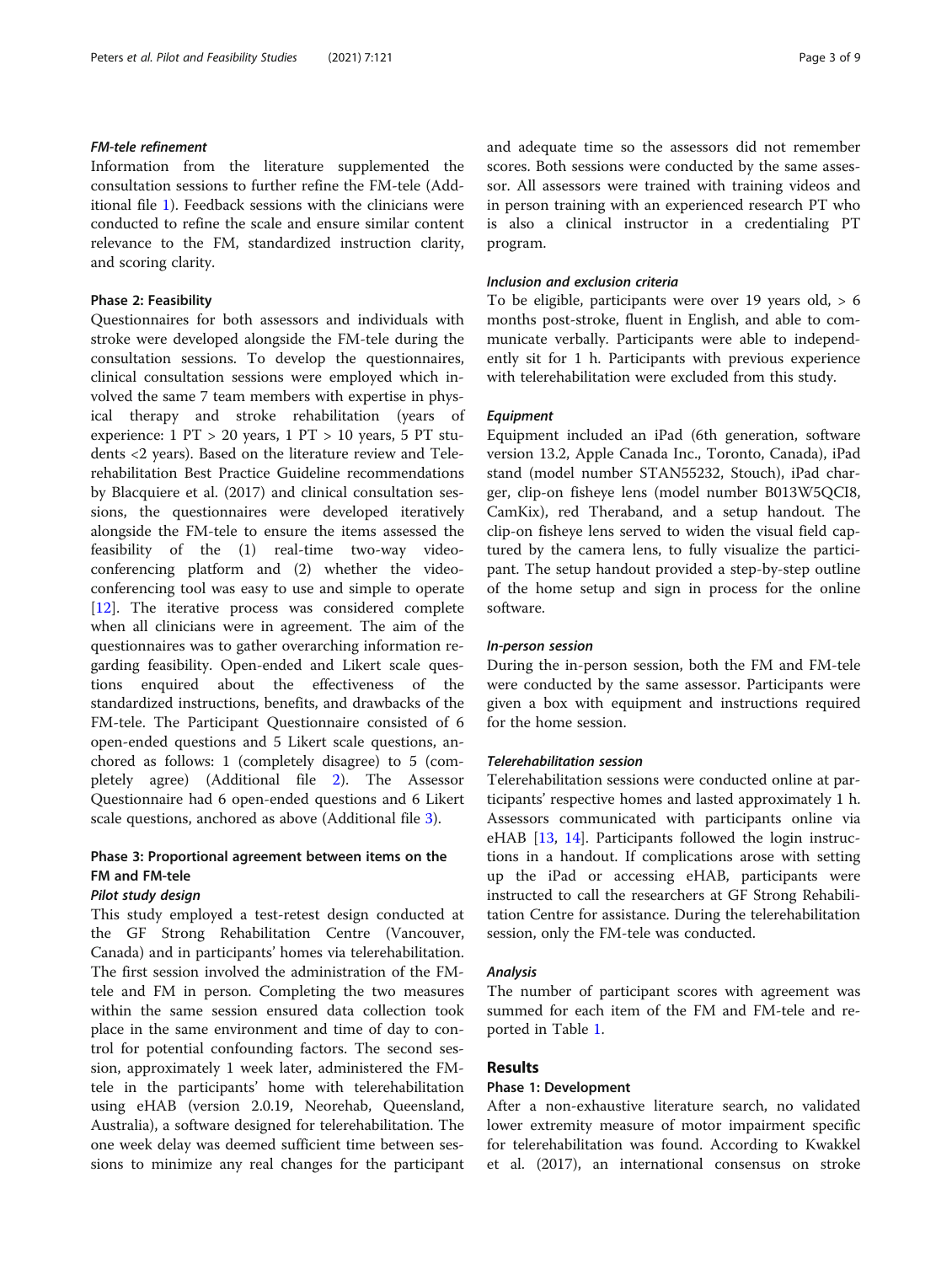#### <span id="page-3-0"></span>Table 1 Individual participant scores on FM items

|                                         | <b>FM</b>                                                 |                                |                                | FM-tele (in person)            |                                         |                         |                                  | FM tele                          |                          |                                |                                                                  | Proportional<br>agreement<br>FM vs. |                                  |                                |                                  |         |
|-----------------------------------------|-----------------------------------------------------------|--------------------------------|--------------------------------|--------------------------------|-----------------------------------------|-------------------------|----------------------------------|----------------------------------|--------------------------|--------------------------------|------------------------------------------------------------------|-------------------------------------|----------------------------------|--------------------------------|----------------------------------|---------|
|                                         | S <sub>0</sub> 1                                          | S <sub>02</sub>                | S <sub>03</sub>                | S <sub>04</sub>                | S <sub>05</sub>                         | <b>S01</b>              | S <sub>02</sub>                  | S <sub>0</sub> 3                 | S <sub>04</sub>          | S <sub>05</sub>                | S <sub>0</sub> 1                                                 | S <sub>02</sub>                     | S <sub>0</sub> 3                 | <b>S04</b>                     | S <sub>05</sub>                  | FM-tele |
| 1. Reflexes                             |                                                           |                                |                                |                                |                                         |                         |                                  |                                  |                          |                                |                                                                  |                                     |                                  |                                |                                  |         |
| Patellar                                | $\overline{2}$                                            | $\overline{c}$                 | $\boldsymbol{2}$               | $\overline{c}$                 | $\overline{c}$                          |                         |                                  |                                  |                          |                                |                                                                  |                                     |                                  |                                |                                  |         |
| Knee flexor                             | $\overline{2}$                                            | $\overline{2}$                 | $\overline{2}$                 | $\Omega$                       | $\overline{2}$                          |                         |                                  |                                  |                          |                                |                                                                  |                                     |                                  |                                |                                  |         |
| 2. Flexor Synergy                       |                                                           |                                |                                |                                |                                         |                         |                                  |                                  |                          |                                |                                                                  |                                     |                                  |                                |                                  |         |
| Hip flexion                             | $\overline{2}$                                            | $\overline{c}$                 | $\overline{2}$                 | $\overline{c}$                 | $\overline{c}$                          | $\overline{2}$          | 1                                | $\overline{2}$                   | 1                        | 2                              | $\overline{2}$                                                   | $\overline{2}$                      | $\overline{2}$                   | 1                              | 2                                | 4/5     |
| Knee flexion                            | $\mathbf{1}$                                              | $\overline{c}$                 | $\overline{c}$                 | $\mathbf{1}$                   | $\overline{2}$                          | $\overline{2}$          | 1                                | $\overline{2}$                   | $\mathbf{1}$             | $\mathbf{1}$                   | $\mathbf{1}$                                                     | $\mathbf{1}$                        | $\overline{2}$                   | $\mathbf{1}$                   | $\overline{2}$                   | 4/5     |
| Ankle dorsiflexion                      | $\mathbf{1}$                                              | $\overline{2}$                 | $\mathbf{1}$                   | $\mathbf{1}$                   | $\mathbf{1}$                            | $\mathbf{1}$            | $\overline{2}$                   | $\mathbf{1}$                     | $\mathbf{1}$             | 1                              | $\mathbf{1}$                                                     | $\overline{2}$                      | $\overline{2}$                   | $\mathbf{1}$                   | $\mathbf{1}$                     | 4/5     |
| 3. Extensor Synergy                     |                                                           |                                |                                |                                |                                         |                         |                                  |                                  |                          |                                |                                                                  |                                     |                                  |                                |                                  |         |
| Hip extension                           | $\overline{2}$                                            | $\overline{2}$                 | $\overline{2}$                 | $\overline{2}$                 | $\overline{2}$                          | $\overline{2}$          | $\overline{2}$                   | $\overline{2}$                   | $\mathbf{1}$             | $\overline{2}$                 | $\overline{2}$                                                   | $\overline{2}$                      | $\overline{2}$                   | $\mathbf{1}$                   | $\overline{2}$                   | 4/5     |
| Hip adduction                           | $\overline{c}$                                            | $\overline{2}$                 | $\overline{2}$                 | $\overline{2}$                 | $\overline{2}$                          | $\overline{2}$          | $\overline{2}$                   | $\overline{2}$                   | $\mathbf{1}$             | $\overline{2}$                 | $\overline{2}$                                                   | $\overline{2}$                      | $\overline{2}$                   | $\mathbf{1}$                   | $\overline{2}$                   | 4/5     |
| Knee extension                          | $\overline{2}$                                            | $\overline{2}$                 | $\overline{2}$                 | $\overline{2}$                 | $\overline{2}$                          | $\overline{2}$          | $\overline{2}$                   | $\overline{2}$                   | $\mathbf{1}$             | $\overline{2}$                 | $\overline{2}$                                                   | $\overline{2}$                      | $\overline{2}$                   | $\mathbf{1}$                   | $\overline{c}$                   | 4/5     |
| Ankle plantarflexion                    | $\overline{2}$                                            | $\mathbf{1}$                   | $\overline{2}$                 | $\mathbf{1}$                   | $\overline{2}$                          | $\overline{2}$          | $\mathbf{1}$                     | $\mathbf{1}$                     | $\mathbf{1}$             | $\overline{2}$                 | $\mathbf{1}$                                                     | $\mathbf{1}$                        | $\overline{2}$                   | $\mathbf{1}$                   | $\overline{2}$                   | 4/5     |
| 4. Movement<br><b>Combining Synergy</b> |                                                           |                                |                                |                                |                                         |                         |                                  |                                  |                          |                                |                                                                  |                                     |                                  |                                |                                  |         |
| Knee flexion $> 90$                     | $\overline{2}$                                            | $\overline{c}$                 | $\overline{c}$                 | $\mathbf{1}$                   | $\overline{c}$                          | $\overline{\mathbf{c}}$ | 2                                | $\overline{c}$                   | $\mathbf{1}$             | 2                              | $\overline{c}$                                                   | $\overline{\mathbf{c}}$             | $\overline{\mathbf{c}}$          | 1                              | 2                                | 5/5     |
| Ankle dorsiflexion                      | $\mathbf{1}$                                              | $\mathbf{1}$                   | $\mathbf{1}$                   | $\mathbf{1}$                   | $\mathbf{1}$                            | $\mathbf{1}$            | $\mathbf{1}$                     | $\mathbf{1}$                     | $\mathbf{1}$             | $\mathbf{1}$                   | $\mathbf{1}$                                                     | $\mathbf{1}$                        | $\mathbf{1}$                     | $\mathbf{1}$                   | $\mathbf{1}$                     | 5/5     |
| 5. Movement Out of<br><b>Synergy</b>    |                                                           |                                |                                |                                |                                         |                         |                                  |                                  |                          |                                |                                                                  |                                     |                                  |                                |                                  |         |
| Knee flexion                            | 1                                                         | $\overline{c}$                 | 1                              | $\mathbf{0}$                   | $\overline{2}$                          |                         |                                  |                                  |                          |                                |                                                                  |                                     |                                  |                                |                                  |         |
| Ankle dorsiflexion                      | $\mathbf{1}$                                              | $\mathbf{1}$                   | $\mathbf{1}$                   | $\mathbf{0}$                   | $\mathbf{1}$                            |                         |                                  |                                  |                          |                                |                                                                  |                                     |                                  |                                |                                  |         |
| <b>6. Normal Reflexes</b>               | $\theta$                                                  | $\overline{0}$                 | $\theta$                       | $\theta$                       | $\theta$                                |                         |                                  |                                  |                          |                                |                                                                  |                                     |                                  |                                |                                  |         |
| 7. Coordination/                        |                                                           |                                |                                |                                |                                         |                         |                                  |                                  |                          |                                |                                                                  |                                     |                                  |                                |                                  |         |
| <b>Speed</b>                            |                                                           |                                |                                |                                |                                         |                         |                                  |                                  |                          |                                |                                                                  |                                     |                                  |                                |                                  | 5/5     |
| Tremor                                  | $\mathbf{1}$                                              | $\mathbf{1}$                   | $\overline{2}$                 | $\overline{2}$                 | $\mathbf{1}$                            | $\mathbf{1}$            | $\overline{2}$                   | $\mathbf{1}$                     | $\overline{c}$           | $\overline{c}$                 | $\mathbf{1}$                                                     | $\mathbf{1}$                        | $\sqrt{2}$                       | $\overline{2}$                 | $\mathbf{1}$                     | 3/5     |
| Dysmetria                               | $\theta$                                                  | $\mathbf{1}$<br>$\overline{2}$ | $\overline{2}$<br>$\mathbf{1}$ | $\mathbf{1}$<br>$\theta$       | $\overline{2}$<br>$\mathbf{1}$          | $\theta$                | $\overline{2}$<br>$\overline{2}$ | $\overline{2}$<br>$\overline{2}$ | $\theta$<br>$\mathbf{1}$ | $\mathbf{1}$<br>$\overline{2}$ | $\theta$                                                         | $\overline{2}$<br>$\overline{2}$    | $\overline{2}$<br>$\overline{2}$ | $\mathbf{0}$<br>$\overline{2}$ | $\overline{c}$<br>$\overline{2}$ | 2/5     |
| Speed                                   | $\mathbf{1}$                                              |                                |                                | <b>Proximal Subscore (/18)</b> |                                         | $\mathbf{1}$            |                                  |                                  |                          |                                | 1                                                                |                                     |                                  |                                |                                  |         |
|                                         | 16                                                        | 17                             | 17                             | 13                             | 17                                      | 13                      | 11                               | 12                               | 7                        | 12                             | <b>Proximal Subscore (/14)</b><br>11<br>12<br>14<br>$\tau$<br>13 |                                     |                                  |                                |                                  |         |
|                                         | Knee/Ankle Subscore (/10)                                 |                                |                                |                                |                                         |                         |                                  |                                  | Knee/Ankle Subscore (/4) |                                |                                                                  |                                     |                                  |                                |                                  |         |
|                                         | $\overline{\phantom{0}}$<br>$\mathfrak{D}$<br>5<br>6<br>6 |                                |                                |                                | 3                                       | 3                       | $\overline{3}$                   | $\overline{2}$                   | 3                        | 3                              | 3                                                                | 3                                   | $\overline{2}$                   | 3                              |                                  |         |
|                                         | <b>Coordination/Speed Subscore</b>                        |                                |                                |                                |                                         |                         |                                  |                                  |                          |                                |                                                                  |                                     |                                  |                                |                                  |         |
|                                         | (16)                                                      |                                |                                |                                | <b>Coordination/Speed Subscore (/6)</b> |                         |                                  |                                  |                          |                                |                                                                  |                                     |                                  |                                |                                  |         |
|                                         | $\overline{2}$                                            | $\overline{4}$                 | 5                              | 3                              | $\overline{4}$                          | $\overline{2}$          | 6                                | 5                                | 3                        | 5                              | $\overline{2}$                                                   | 5                                   | 6                                | $\overline{4}$                 | 5                                |         |
|                                         | Total FM Score (/34)<br>Total FM-tele Score (/24)         |                                |                                |                                |                                         |                         |                                  |                                  |                          |                                |                                                                  |                                     |                                  |                                |                                  |         |
|                                         | 23                                                        | 27                             | 27                             | 18                             | 27                                      | 18                      | 20                               | 20                               | 12                       | 20                             | 16                                                               | 20                                  | 23                               | 13                             | 21                               |         |
|                                         | <b>Total FM Score</b><br>without Item #1, 5, 6 $(24)$     |                                |                                |                                |                                         |                         |                                  |                                  |                          |                                |                                                                  |                                     |                                  |                                |                                  |         |
|                                         |                                                           |                                |                                |                                |                                         |                         |                                  |                                  |                          |                                |                                                                  |                                     |                                  |                                |                                  |         |
|                                         | 17                                                        | 20                             | 21                             | 16                             | 20                                      |                         |                                  |                                  |                          |                                |                                                                  |                                     |                                  |                                |                                  |         |

Dark shading indicates item not scored

FM Fugl-Meyer, FM-tele Fugl-Meyer telerehabilitation, S subject number

outcome measures recommends the FM for wide use in clinical and research initiatives to measure motor impairment after stroke [\[10\]](#page-8-0), with work by Barbosa et al. [[11\]](#page-8-0) and Duncan et al. [[15\]](#page-8-0) showing high validity and reliability of the FM. The American Physical Therapy Association Neurology Section Task Force recommends use of the FM from acute to chronic phases of recovery after stroke [\[16\]](#page-8-0). The Canadian Stroke Best Practice Recommendations on Telerehabilitation were consulted to ensure consistency of the FM-tele with Best Practice Guidelines [\[12](#page-8-0)]. Specifically, telerehabilitation is recommended to be part of integrated stroke services for rehabilitation including (1) real-time two-way videoconferencing for patient assessment and (2) efforts to ensure the video-conferencing used is easy to use and simple to operate [[12\]](#page-8-0). Cluster analysis by Woytowicz et al. (2017) and Rasch analysis by Woodbury et al. (2007) indicate that reflex testing did not contribute to scores on the FM upper extremity [[17,](#page-8-0) [18\]](#page-8-0).

Based on the literature review and after consultation sessions, the clinical team generated these key principles to guide the development of the FM-tele: (1) safety of the participant in their home, (2) need to visualize the entirety of the bilateral lower extremities to ensure scoring clarity, and (3) minimize changes in position to reduce participant fatigue and reduce the need to adjust the videocam. Also, items that required a therapist, such as palpation of tendons or application of therapistapplied resistance, were modified to ensure content relevance from the FM was encompassed within the FM-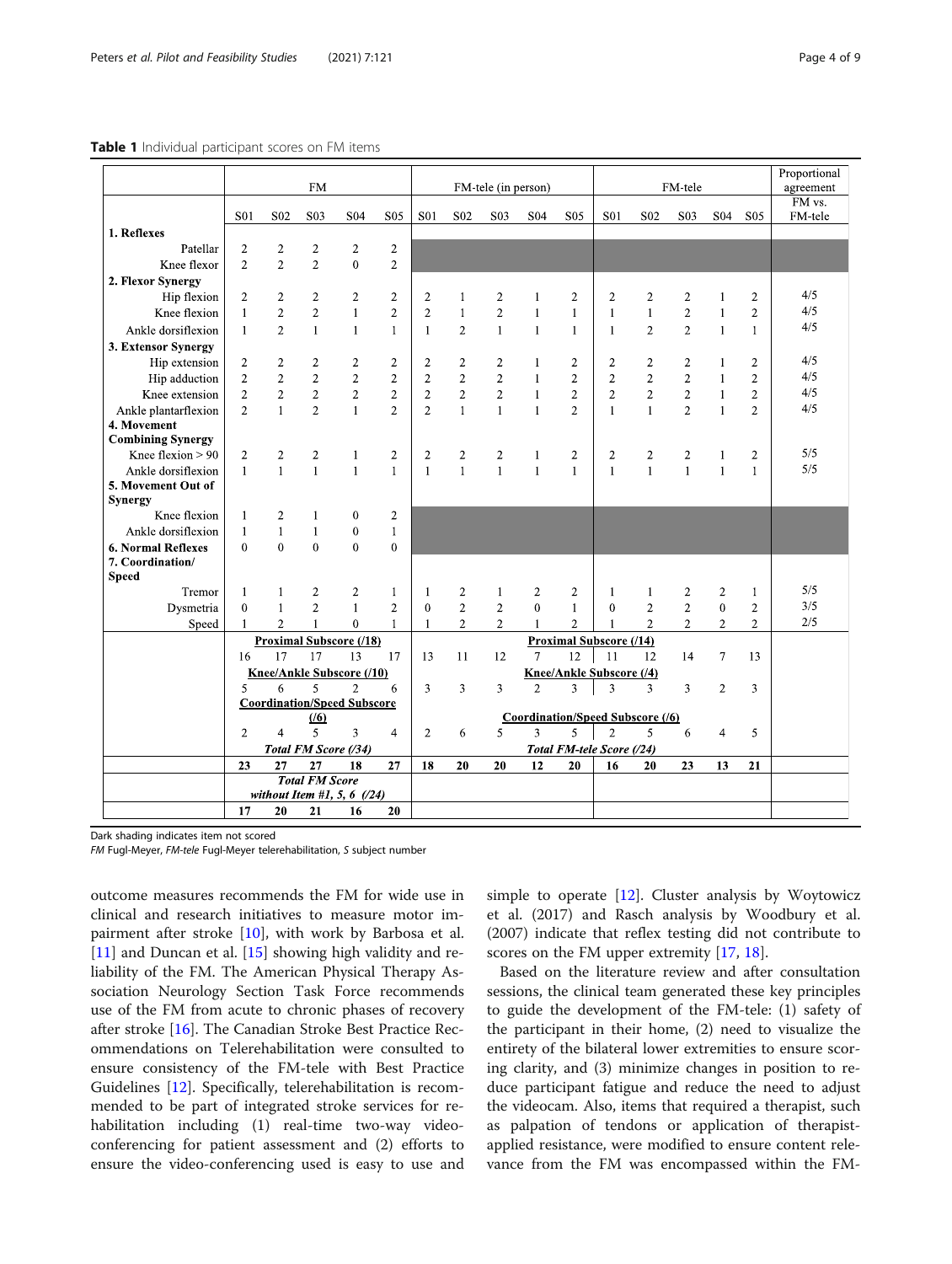<span id="page-4-0"></span>tele. The following rationale was employed on an item by item basis (Table [1](#page-3-0), Additional file [1](#page-8-0)):

#### Item 1 Reflexes

Reflexes cannot be completed without a trained health professional; thus, this item was eliminated. Literature review identified that for the upper extremity FM, eliminating the reflex item did not considerably alter scores for impairment level [\[17](#page-8-0), [18](#page-8-0)].

#### Item 2 synergistic flexor synergy

This item was modified from a supine to sitting position to be consistent with key principle  $#1$  (safety),  $#2$ (visualize entire leg), and #3 (minimal position changes). As palpation of the distal tendons could not occur, to ensure that knee flexion was active, clear visual observation confirmed active knee flexion in sitting. Participants were instructed to flex the hip, knee, and ankle joint fully while in sitting.

#### Item 3 synergistic extensor synergy

This item was modified from a supine to sitting position to be consistent with key principle #1(safety), #2 (visualize entire leg), and #3 (minimal position changes). The FM requires resistance be applied to ensure movement is active and to evaluate both movement and strength. To mimic the effect of therapist-applied resistance, a resistance band was used for the FM-tele. The resistance band was approximately 1.25-m long without any knots or loops added to it. The ball of the foot was positioned in the middle of the length of the resistance band, and the participant held the ends of the resistance band with the non-paretic hand (Fig. 1A, B). From the position of full hip/knee flexion and ankle dorsiflexion in sitting, the participant was instructed to perform hip extension/adduction, knee extension, and ankle plantarflexion in a slow and controlled manner (i.e., over 3 s). If the participant demonstrated controlled and slow  $(≥3 s)$ movement, a resistance band was added under the ball



the paretic foot with the non-paretic hand holding the ends of the theraband. B The end position for the leg and theraband. C The start position for the leg and towel for item 3 for the future study. The towel is placed under the ball of the paretic foot with the non-paretic hand holding the ends of the towel. **D** The end position for the leg and towel for the future study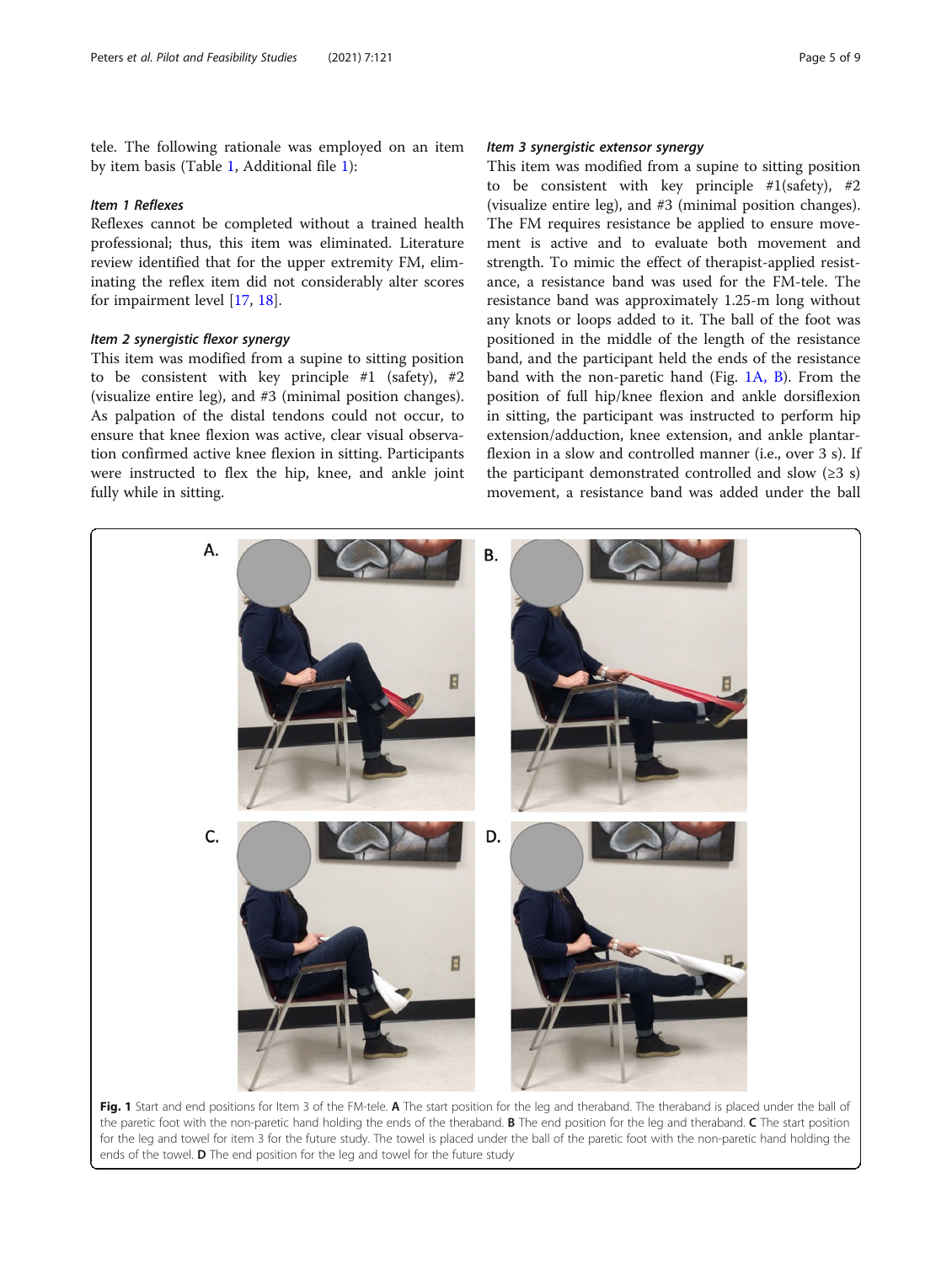of the foot, with the participant holding the end of the band in their hand. The participant then performs the same motion with this added resistance. To obtain a full score on a subitem (i.e., 2/2), the participant needed to demonstrate slow and controlled movement at that joint against the resistance band. If the participant could not assume the starting position, items #6 and #7 (combined knee extension/ankle plantarflexion) were assessed without hip extension/adduction (i.e., items #4 and #5 scored 0).

#### Item 4 movement combining synergy

As this item in the FM is already consistent with key principle #1 (safety), #2 (visualize entire leg), and #3 (minimal position changes) and is completed in sitting, there were no modifications made.

#### Item 5 movement out of synergy

In the FM, this item requires the participant to stand to assess knee flexion and ankle dorsiflexion while the hip is maintained at 0°. Based on literature review and clinical consultation, this item was deemed to be inconsistent with key principle #1 (safety) and #3 (minimal position changes). As a result, this item was eliminated as no modification in sitting could maintain the hip at 0° and still maintain content relevance with the FM.

#### Item 6 normal reflexes

This item was eliminated based on the same rationale as for Item 1.

#### Item 7 coordination/speed

This item was changed from supine to sitting position to be consistent with key principle #1 (safety), #2 (visualize entire leg), and #3 (minimal position changes). The same instructions as the FM were used.

Consequently, the FM-tele is scored out of 24 points (Additional file [1](#page-8-0)).

#### Phase 2: Feasibility

Five community-dwelling individuals with stroke were recruited from the GF Strong Rehabilitation Research Program database (age =  $63 \pm 5.7$  years; female  $n = 1$ ; Table 2). These individuals had a range of impairment levels and were at least 6 months post-stroke. One

caregiver who assisted a participant with activities of daily living also supported the participant with the questionnaire. Five assessors with clinical experience with stroke assessment (PT students <2 years' experience), trained by the same research PT (>10 years of experience), completed the questionnaires regarding the FM-tele.

#### Participant Questionnaire (Additional file [2\)](#page-8-0)

No concerns were reported by any participants related to safety or following the standardized instructions given by the assessors. Technical concerns navigating the software were expressed by 100% of participants, with 60% of concerns being resolved during the session. The primary technical difficulties were related to the visual connection, such as screen freezing (reported by 40% of participants), and the inability to access clear audio on the platform (40%). Other logistical set up concerns were related to entering the personalized access codes to launch the online session (40%).

When asked to rank the ease of navigating the iPad system, participants gave an average score of 3.6 out of 5. Sixty percent of participants also reported that practice or familiarity with the iPad would have been beneficial, with one participant stating that they feel they would have benefited from more instructions on how to navigate the iPad. Furthermore, 80% of participants felt they would have had less difficulty navigating the device with repeated use. Sixty percent of participants reported that they either prefer or miss face-to-face interaction and 100% of participants either completely agreed or agreed that the overall physical therapy session was positive, despite the technical and logistical difficulties. Time efficiency of the session was the main reported benefit (40% of participants), with other perceived benefits including avoiding a commute (20%), familiarity with their environment (20%), and clarity of instructions (20%). When asked whether they would use telerehabilitation again in the future, all participants were either neutral, agreed, or completely agreed.

#### Assessor Questionnaire (Additional file [3](#page-8-0))

Related to the FM-tele, all assessors agreed or completely agreed that the participants were safe during the

|  | Table 2 Demographics |  |
|--|----------------------|--|
|  |                      |  |

| Sex              |   | Age (years) | Side of paresis | Months post stroke | Gait aid            | Community ambulation |  |  |  |  |
|------------------|---|-------------|-----------------|--------------------|---------------------|----------------------|--|--|--|--|
| S01              | M | 72          | Left            | 143                | Cane                | Yes                  |  |  |  |  |
| <b>SO2</b>       | M | 63          | Left            | 25                 | Single-walking pole | Yes                  |  |  |  |  |
| S <sub>0</sub> 3 | M | 58          | Left            |                    | Single-walking pole | Yes                  |  |  |  |  |
| S04              |   | 58          | Left            | 25                 | Powerchair, cane    | No                   |  |  |  |  |
| S <sub>05</sub>  | M | 64          | Left            | 45                 | None                | Yes                  |  |  |  |  |
|                  |   |             |                 |                    |                     |                      |  |  |  |  |

Legend: M male, F female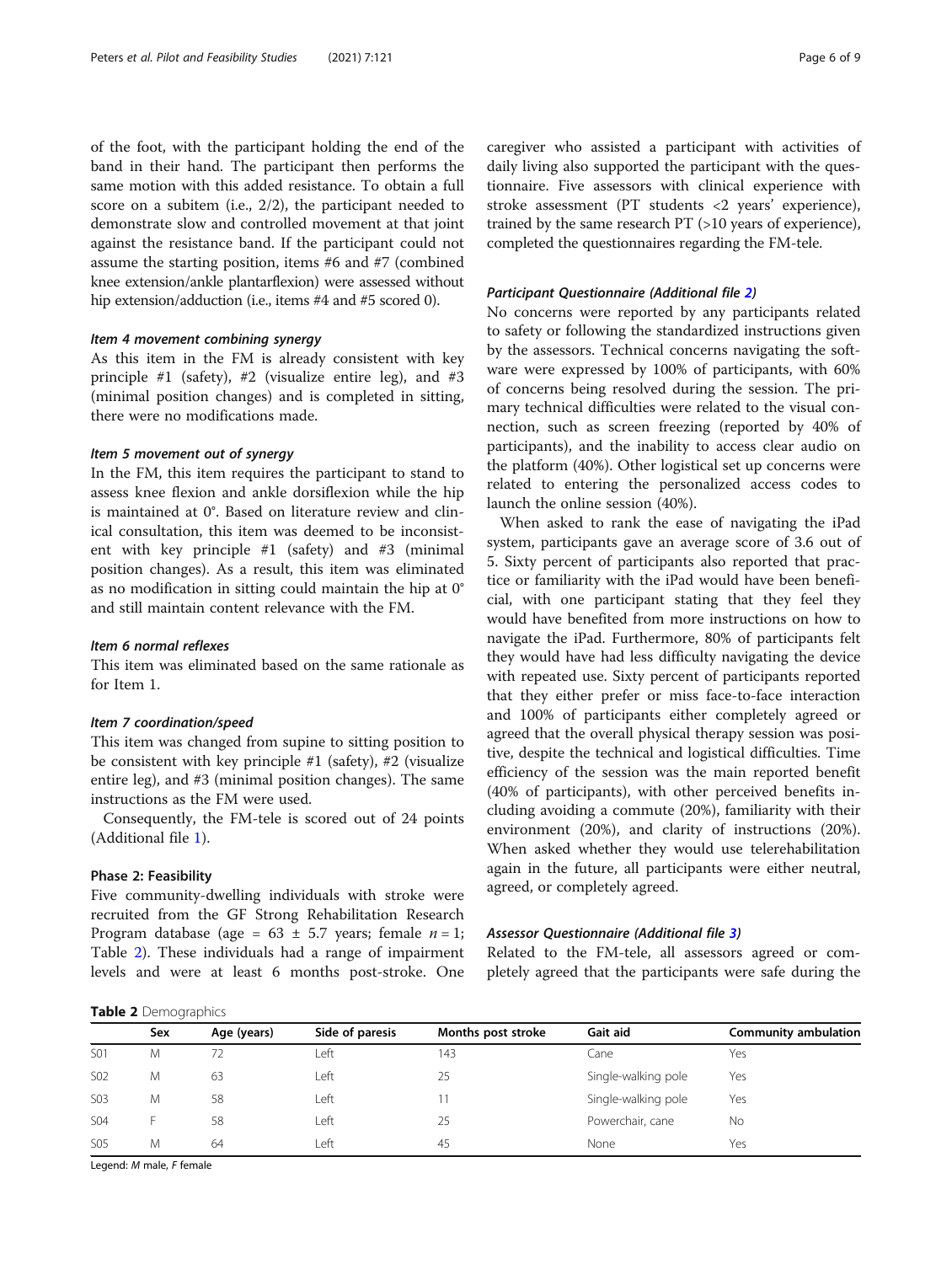telerehabilitation session; no adverse events such as falls or injuries occurred. Eighty percent of the assessors either agreed or completely agreed that the standardized instructions were effective in guiding the participant throughout the session. Deviations from the standardized instructions included adjusting the equipment setup to better visualize the participant. All of the assessors felt that they were able to give effective solutions when participants encountered problems with the assessment, which were mainly technological in nature (described below). Assessors also suggested that more detailed instructions for the environment setup and training for iPad use could have been beneficial for the participants.

All of the assessors found the software to be user friendly; however, all of them encountered malfunctions while using it. Most prominently, poor video quality due to video lag made the assessment difficult, especially when assessing coordination (Item 7). However, most assessors found that asking the participant to repeat the movement several times helped to perform an adequate assessment despite the poor video quality. Software glitches were also a common experience among the assessors, making establishing a timely and dependable connection with the participant challenging. This malfunction was often resolved by refreshing the eHAB platform or restarting the iPad. The audio failed to connect on two occasions, during which telephone was used to establish verbal communication with the participant instead. Common suggestions for improvement included ensuring a stable internet connection and developing software updates to minimize disruptions.

#### Phase 3: Proportional agreement

The same five individuals with stroke from phase 2, participated in the two sessions for phase 3. Additionally, the same five assessors from phase 2, administered and rated the FM-tele for phase 3.

#### Range of scores

Scores on the FM ranged from 18 to 27 out of a possible 34. Scores of 0–19, 20–28, and ≥29 out of 34 are considered to reflect severe, moderate, and mild impairment, respectively [[19\]](#page-8-0). Based on these cutoffs, one participant was severely impaired, with the other four participants moderately impaired. Scores on the FM-tele (in person) ranged from 12 to 20 out of a possible 24. Scores on the FM-tele ranged from 13 to 23 out of a possible 24. The data collected from all assessments (i.e., FM, FM-tele (in person), FM-tele) conducted in-person and over telerehabilitation are presented in Table [1.](#page-3-0)

#### FM and FM-tele

Table [1](#page-3-0) presents the number of participant scores on each item in agreement across the FM and FM-tele. For the flexor synergy (Item #2), extensor synergy (Item #3), and movement combining synergy (Item 4), 4 out of 5 or 5 out of 5 participant scores were in agreement (Table [1\)](#page-3-0). For Item #7 Coordination/Speed, dysmetria and speed were in agreement for 3/5 and 2/5 participants, respectively, possibly due to the poor video quality described in phase 2.

### **Discussion**

A modified version of the lower extremity portion of the FM was created with the specific needs of telerehabilitation in mind. After phase 1 through clinician consultation, key principles of safety (principle #1), clear visualization of the lower extremities (principle #2), and minimizing position changes (principle #3) guided the development of the FM-tele. Phase 2, feasibility of the FM-tele, indicated participants felt safe and experienced ease with following the standardized instructions, despite technological concerns. Assessors in phase 2 agreed that participants were safe and indicated the standardized instructions were effective in guiding the participant throughout the session, with some need to adjust equipment setup to better visualize the participant's lower extremity for some items. Phase 3 indicated preliminary proportional agreement. These findings are promising, but more data are needed to confirm whether the FMtele is a useful telerehabilitation motor assessment tool.

#### Technological challenges

Technology posed the greatest challenge in this pilot study. Firstly, difficulties with Internet connections caused poor audio and video quality during most telerehabilitation sessions. This was a concern raised by both participants and assessors and indicates that having poor Internet connection can be disruptive for adequate motor assessment over telerehabilitation. Considering the broader implications, access to adequate internet connection may promote greater use of telerehabilitation services by clients living in rural communities. This also suggests that having a good Internet connection may act as a barrier to accessing rehabilitation services in remote populations. Offering a SIM card with preloaded internet connectivity is a potential way to address this barrier.

Secondly, difficulties with the eHAB software posed repeated complications when attempting to establish the participant-assessor online connection. Although troubleshooting eventually mitigated the difficulties, the assessment sessions often did not start on time. Improvements with participants' familiarity with the equipment and software are another aspect that could improve the feasibility of using the FM-tele. As previously noted, participants voiced that more familiarity with the iPad would have been beneficial. Another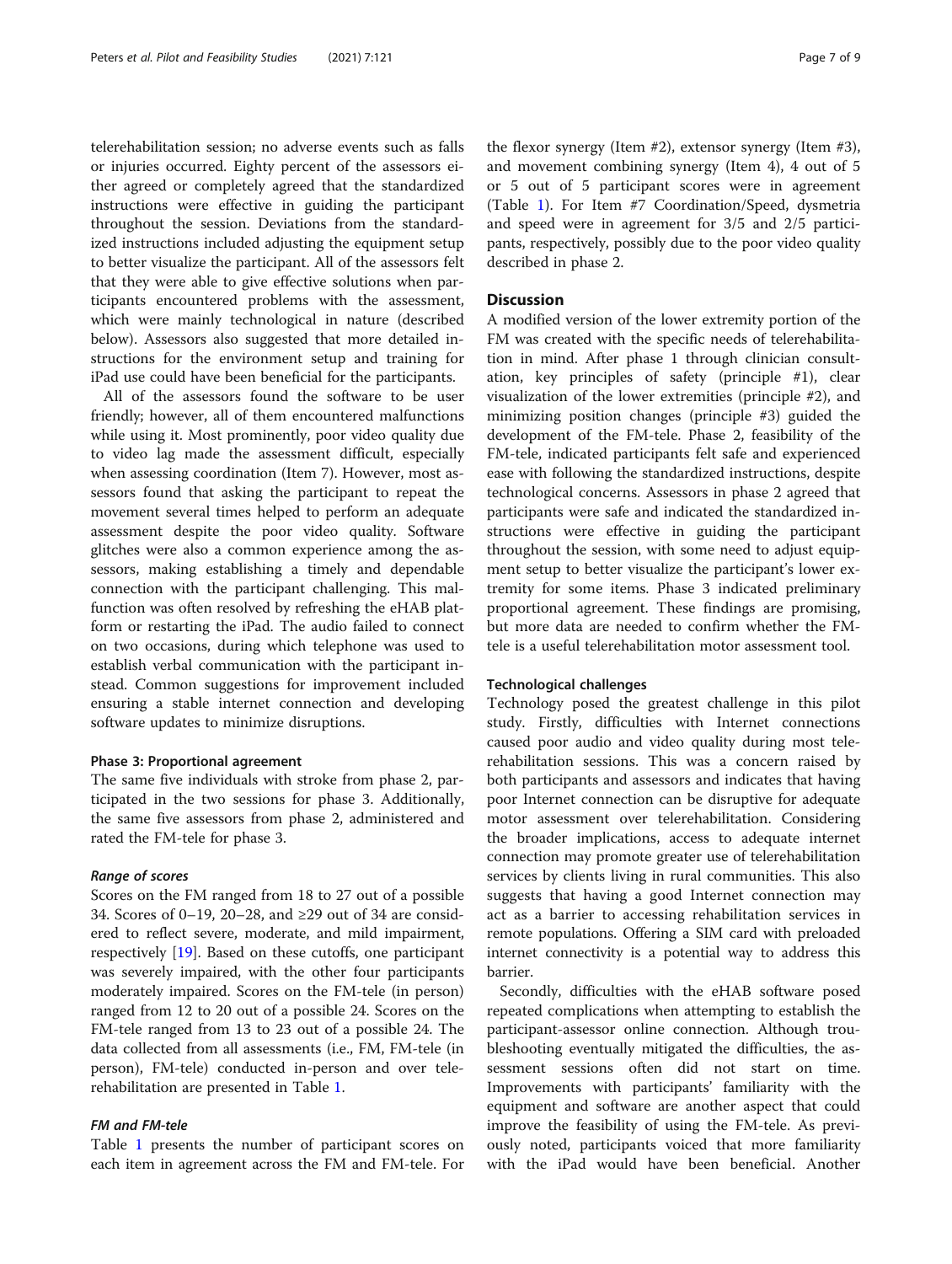alternative would be to use a device with which the participants are already familiar.

Thirdly, while the fish eye lens did increase the field of view, one participant lost the lens prior to the telerehabilitation session so data were collected without it. The assessor indicated visualization of the leg was not hampered as the participant sat farther back from the iPad. Encouragingly, the FM-tele appeared safe for participants. Despite participants setting up their own home environment and occasionally adjusting equipment throughout the session, no major safety concerns were raised by assessors or participants.

#### Future study

Compared to the FM, in the FM-tele, 3 items were excluded (Items #1, 5, 6) and in 3 items, the body position is altered. This could be considered to be a large modification from the original FM, which may indicate the FM is not very feasible for telerehabilitation in its current form. Further, the results suggest that there is a need to develop outcome measures more suitable for assessment of the lower extremity for telerehabilitation. Thus, the FM-tele developed as part of this study requires establishment of its own psychometric properties prior to clinical use.

To improve development of a lower extremity motor assessment scale with items that perform well with telerehabilitation, the future study will explore the FM-tele by testing validity of inclusion and/or exclusion of the standing Item 5 (movement out of synergy, Table [1](#page-3-0)) in individuals with lower function. Also, since Item 7 (coordination) had the lowest agreement between FM and FM-tele (Table [1\)](#page-3-0), the future study will ensure a more stable Internet connection for this item to test if agreement can be improved. The future study will also explore whether there is a ceiling effect due to the removal of the reflex items.

To this end, based on published reports [[20](#page-8-0)] and the COSMIN recommendations and checklist [[21](#page-8-0)], 50 or more individuals are needed to determine whether the FM-tele is similar to the FM and will use Kappa methodology to calculate reliability [\[21](#page-8-0)]. Thus, for the future study, a total of at least 60 individuals will be recruited to account for dropout.

To mitigate the technological challenges this pilot study uncovered, the future study will use a software platform the participant already is accustomed to using (ex. Zoom) that also meets the Health Insurance Portability and Accountability Act (HIPPA) requirements on the participant's own device (ex. laptop, smartphone). Also, a fisheye lens will not be used to further reduce equipment barriers to assessment. We expect this will reduce technological challenges. To reduce equipment barriers to participation in the future study, participants will be asked to use a towel about 1.25 m long instead of resistance band for Item 3 (Synergistic Extensor Synergy). They will be asked to position the ball of their foot in the middle of the length of the towel and to hold the ends of the towel with the non-paretic hand (Fig. [1C, D](#page-4-0)). Requiring a resistance band to assess this item would necessitate purchase by the participant, or a clinician or researcher mailing or giving the item to the participant. Also, a towel providing resistance against the foot is sufficient for the assessor to observe controlled motion. To enhance future clinical utility, removing this barrier was deemed important. In the pilot study, a light resistance band was used to mimic the resistance due to gravity for this item; however, a towel is a common household item that can be used instead of a resistance band. Our participants were moderately to severely impaired, based on FM scores (Table [1\)](#page-3-0) [[19\]](#page-8-0). To increase generalizability, we will recruit from a range of impairment levels.

#### Limitations

Although the findings show promise for the use of telerehabilitation in assessing lower extremity function in patients' post-stroke, the following limitations were identified. One of the main limitations of this study is with generalizability: the results can only be used to inform and guide future studies. Our participants may be more experienced with technology than the general stroke population. This potential limitation is reduced with our planned future study by using technology participants are already familiar with. Also, our sample may not be representative of all stroke patients since our participants were living within an urban center as opposed to a rural setting because of the design of our study (1 inperson visit compared with 1 telerehabilitation visit). While these factors may limit generalizability, they do not impact the planned future study.

#### Conclusions

The FM-tele we developed in this pilot study appears to be a promising assessment tool for telerehabilitation to underserved clients residing in rural communities; however, more research is required with a larger sample size. The FM-tele may be an efficient method of conducting lower extremity assessments for stroke survivors that may otherwise lack access to healthcare services in their communities. Development of rehabilitation assessment tools that can be used remotely is urgently needed for rural stroke patients with limited access to services.

#### Abbreviations

FM: Fugl-Meyer; FM-tele: Fugl-Meyer telerehabilitation